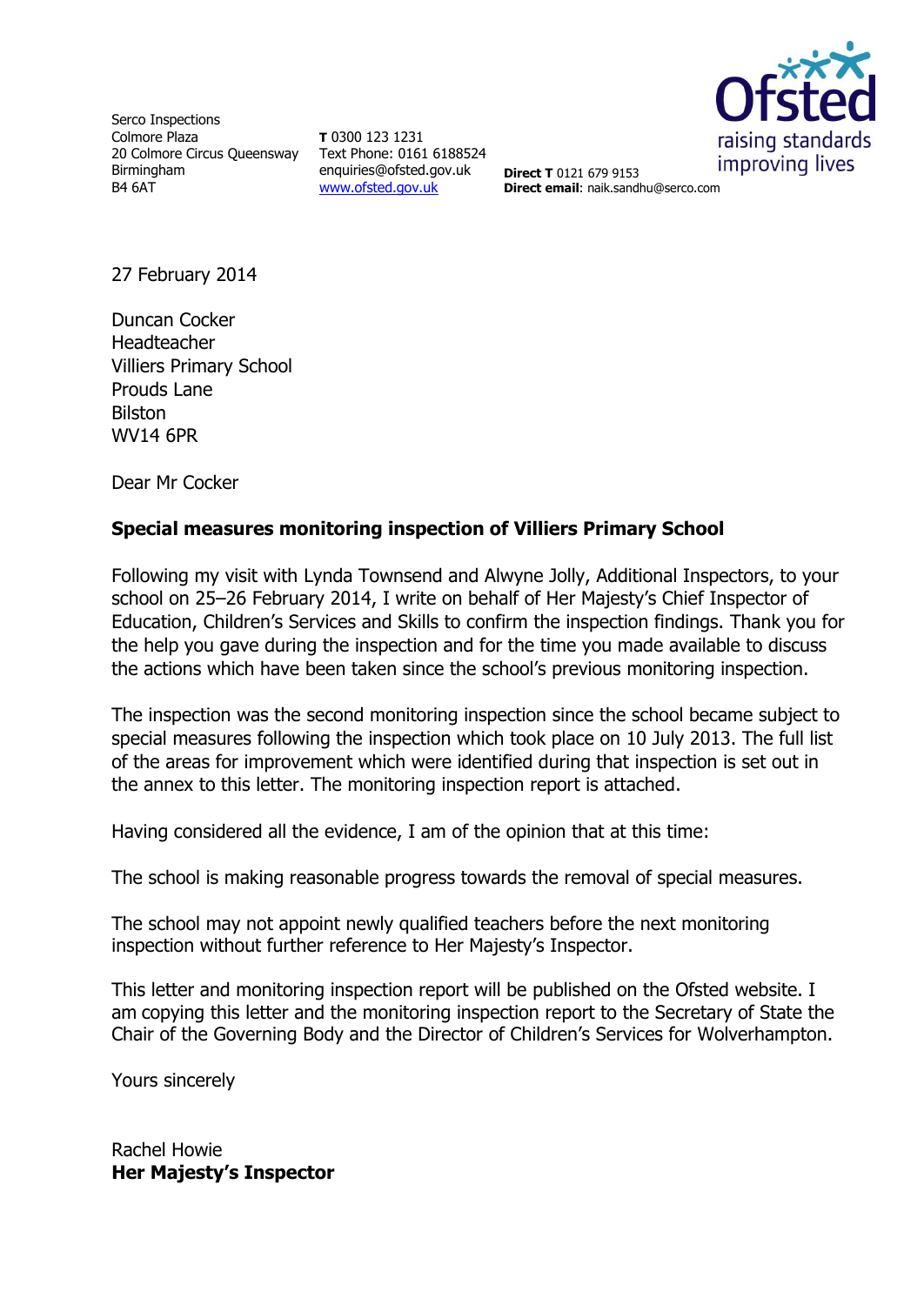

# **Annex**

# **The areas for improvement identified during the inspection which took place in July 2013**

- Rapidly improve teaching so that none is inadequate and much more is good or better by ensuring that teachers:
	- are precise about what they want each group of pupils to learn and how they are going to check how successful they have been
	- make accurate use of information about what pupils already know and can do to plan work which challenges all groups of pupils and helps learning to move at a brisk pace
	- use time more efficiently in lessons so that pupils spend more time actively engaged in, and making decisions about their own learning
	- plan more lessons that excite pupils and engage their curiosity
	- use teaching assistants and other adults more effectively, so none of their time is wasted, and check that their support is helping pupils make better progress
	- use marking to inform pupils about how well they are doing against their targets and what they need to do to improve their work.
- Raise standards in reading and writing by:
	- ensuring that the teaching of phonics (letters and their sounds) is more closely matched to pupils' abilities and moves learning on more quickly
	- provide more opportunities for pupils to practise and develop the skills of writing at length in different subjects.
- Improve achievement in the Early Years Foundation Stage by ensuring that teachers provide appropriate opportunities for children to explore and develop their own ideas.
- Improve leadership and management and increase the pace of school improvement by:
	- implementing more rigorous checks on the accuracy of assessments of attainment and progress made by teachers in all year groups
	- improving the accuracy of school self-evaluation by rigorously analysing all available information
	- implementing more rigorous checks on teaching that focus on how successful teaching is at moving learning on and how the teacher can improve their practice
	- improving the attendance of pupils, working with families to reduce the number of pupils who are absent for more than 15% of sessions.
- $\blacksquare$  Improve governance by ensuring that members of the governing body:
	- are better informed about the school's performance
	- use the information to set more challenging targets for improvement
	- actively check that improvements that are detailed in development plans are having the intended effect on pupils' achievement and wellbeing
	- make regular checks on all welfare requirements for the Early Years Foundation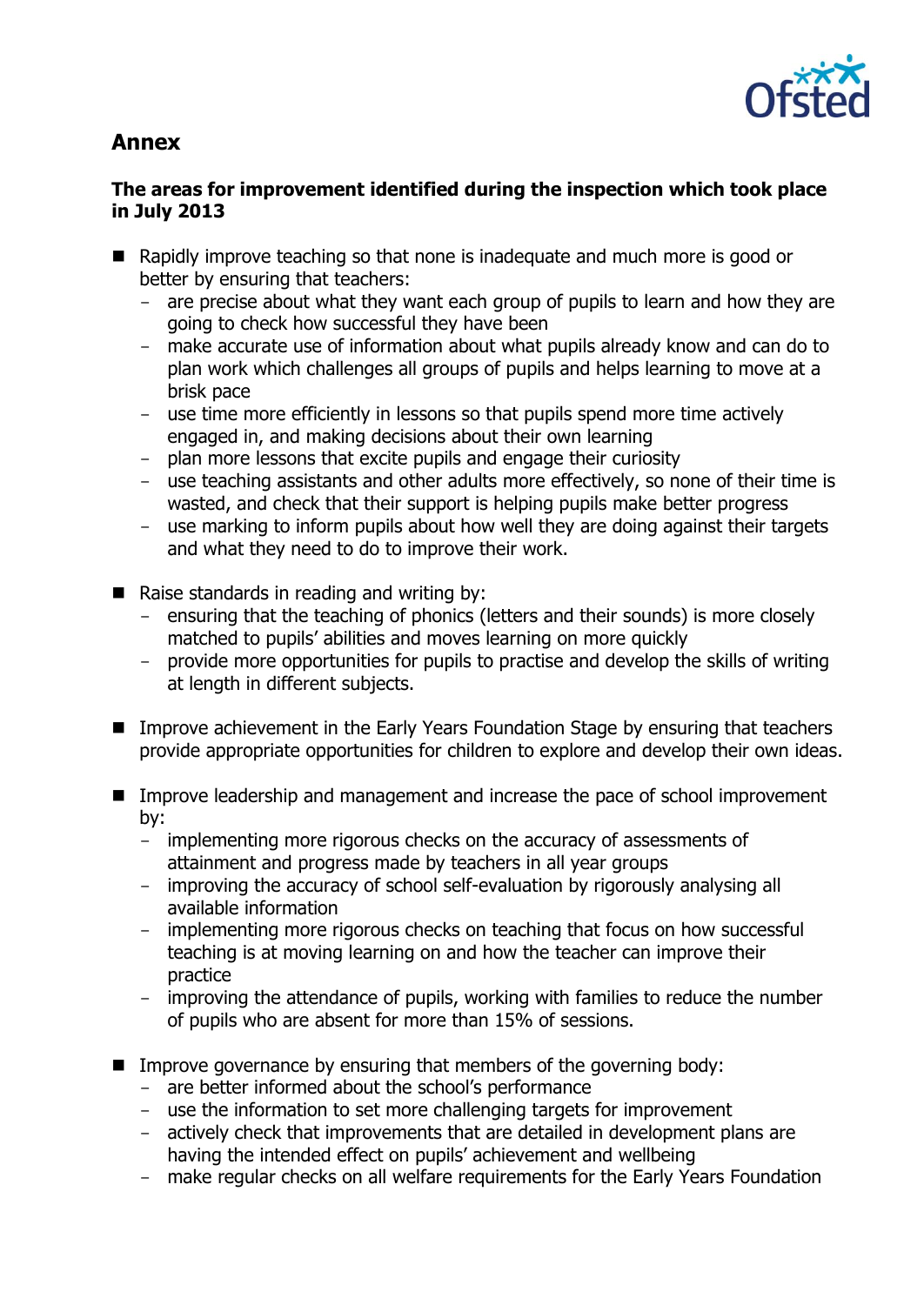

Stage.

An external review of governance should be undertaken to assess how this aspect of leadership and management should be improved.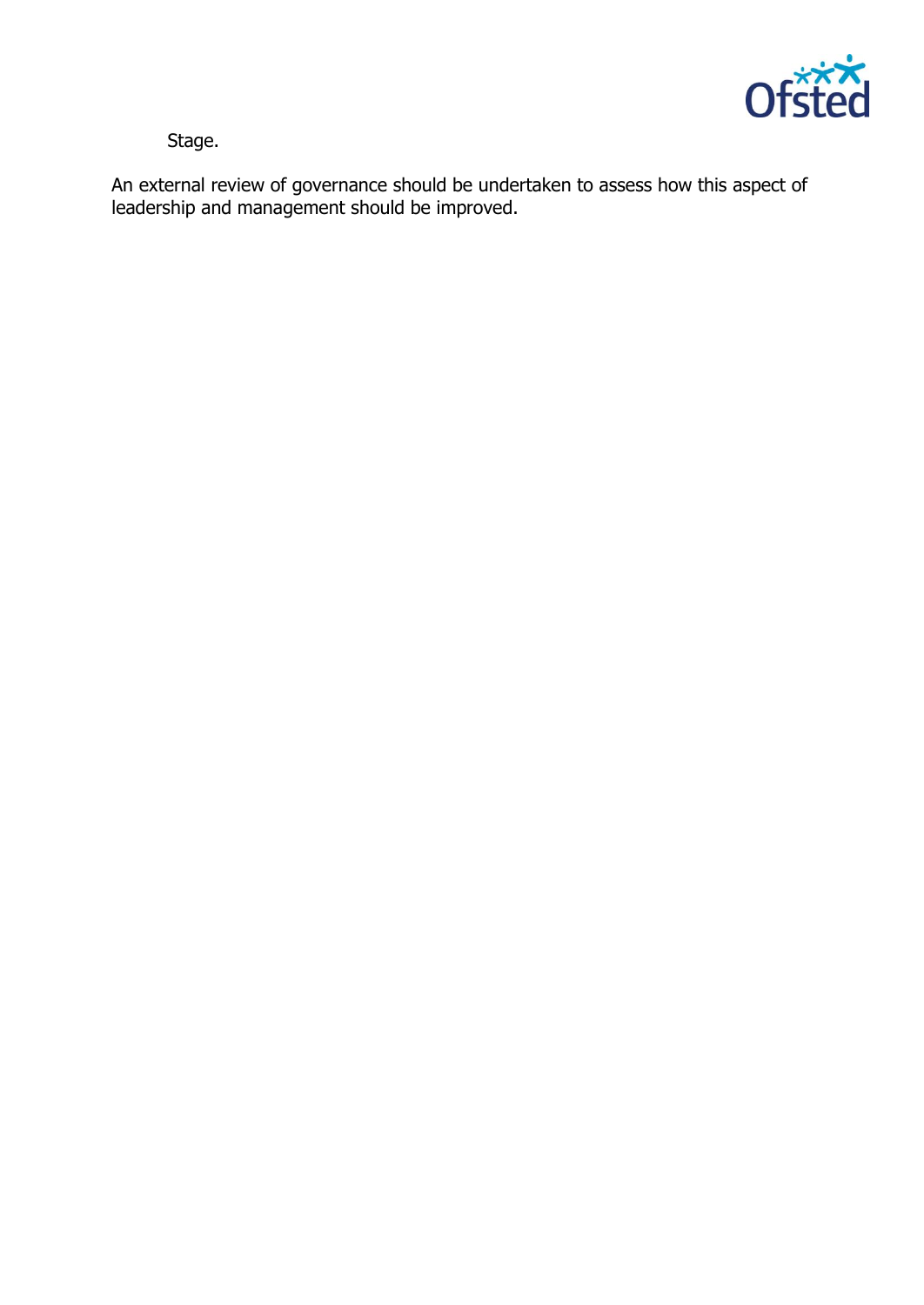

# **Report on the second monitoring inspection on 25–25 February 2014**

#### **Evidence**

Inspectors observed the school's work and scrutinised documents. Four of the lesson observations were conducted jointly with the headteacher or other senior leaders. Inspectors met with the senior leaders, two representatives of the governing body and a representative from the local authority. In addition to this, inspectors spoke to a number of parents and carers, met with two groups of pupils, looked at pupils' work and heard pupils read. Inspectors had a telephone discussion with the headteacher from the school that is supporting Villiers Primary.

#### **Context**

Since the first monitoring inspection, the deputy headteacher has relinquished her leadership responsibilities and is now the class teacher in the Nursery. The senior leadership team was restructured in January and there have been a number of changes in responsibilities within the team. A new deputy headteacher has been appointed and will take up her post in April. One teacher left the school in December. A teacher has very recently been appointed to provide additional support in Year 6. A new parent governor has been appointed. One teacher is currently absent on sick leave. As part of the local authority support arrangements, the headteacher from a local school (Northwood Park Primary) and her staff have continued to provide support for senior leaders and teachers.

#### **Achievement of pupils at the school**

Pupils' achievement in reading has improved. Pupils are getting better at using their knowledge of letters and sounds (phonics) to read more difficult words. This is because the teaching of phonics has improved. It is more systematic and consistent, and this is enabling pupils to make good progress. Daily guided reading sessions have been introduced for older pupils and this is enabling them to more regularly practise their skills. Although some pupils remain below the level expected for their age, they are rapidly catching up.

Evidence in pupils' workbooks and the school's data about current Year 6 pupils show that the proportion of pupils on track to achieve the expected level in reading and writing is above that seen last year. In mathematics, the proportion of pupils on track is higher than last year but not yet as high as that seen in reading and writing.

A new system for tracking pupils' progress has been introduced. School leaders are now able to analyse information about pupils' progress in detail and they have a secure knowledge of how different groups of pupils are performing. The tracking system shows that pupils are making good progress in reading in almost all classes. Progress in mathematics and writing is much less consistent across the school. In most classes,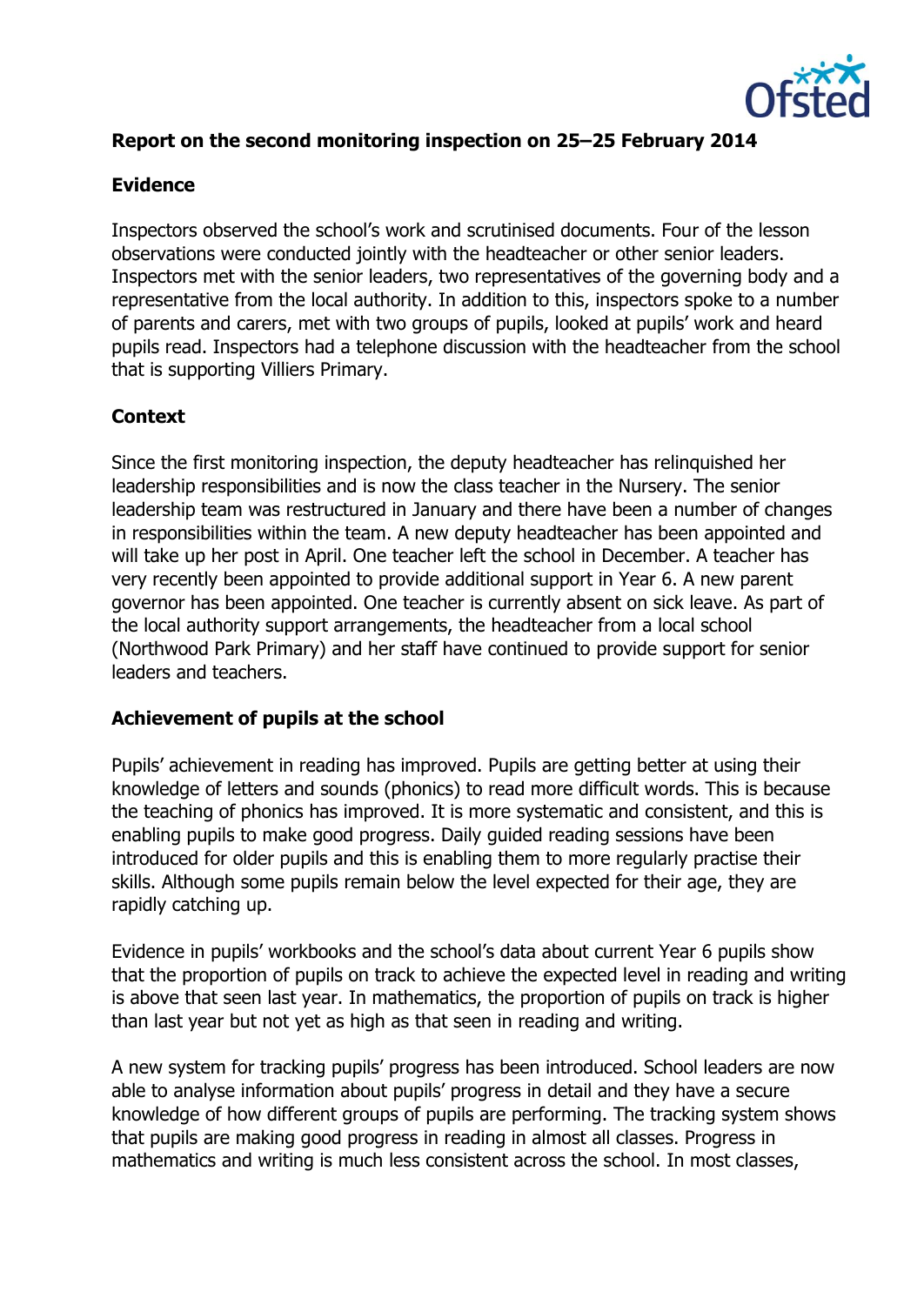

pupils make the progress that is expected of them but this is not enough to ensure that they reach at least the level expected for their age. The improved teaching observed during the inspection has not yet been consistent enough over a period of time to accelerate progress, and inadequate progress is still evident for some pupils in Years 2 and 3. Ensuring that all pupils make at least the progress that is expected is a key priority for the school.

# **The quality of teaching**

The quality of teaching has improved. All teachers are keen to improve their practice and have acted upon the advice they have been given by local authority advisers and colleagues from the support school. However, this improvement in teaching has been recent, and evidence from pupils' books confirms that there is still much to be done to ensure that it is leading to good progress in all classes.

Where teaching is good, lessons begin briskly and pupils know what they are expected to do. The consistent use of the phrase 'Today I will be better at...' has helped pupils to understand what they are learning about and to check whether they have achieved this. Increasingly, teaching assistants are deployed effectively to support pupils during the whole of the lesson, wasting little time. Where teaching requires improvement, pupils are not moved on quickly enough to more difficult activities as soon as they are ready. Sometimes these extra activities are not challenging enough.

Teachers mark pupils' English and mathematics books regularly, in line with the recently introduced policy. Teachers provide pupils with information about what they have done well and usually offer guidance on how to improve. This guidance is not yet precise enough and teachers do not ensure that pupils make the improvements that are suggested. This slows down the progress that pupils are able to make.

In all year groups, pupils are being provided with opportunities to produce longer pieces of writing more regularly. Inspectors observed an increase in the amount of work pupils were producing within lessons. However, pupils' progress in writing is not accelerating. This is because teachers' feedback to pupils is not precise enough to enable pupils to make improvements to their work. Teachers' expectations of pupils' writing in subjects such as history and geography are not as high as they are in English. This is preventing pupils from making as much progress as they could.

The teaching of phonics has improved across the school. Where teaching is most effective, adults ensure that pupils pronounce their sounds very precisely. Tasks are set at the right level for the pupils. Lessons are lively and move along at a good pace. As a result, the pupils make good progress. Placing pupils into ability groups has enabled the teaching of phonics to be more targeted to the needs of pupils. However, where teaching requires improvement, the more-able pupils within a group are not always sufficiently challenged and sometimes have to wait for their classmates to catch up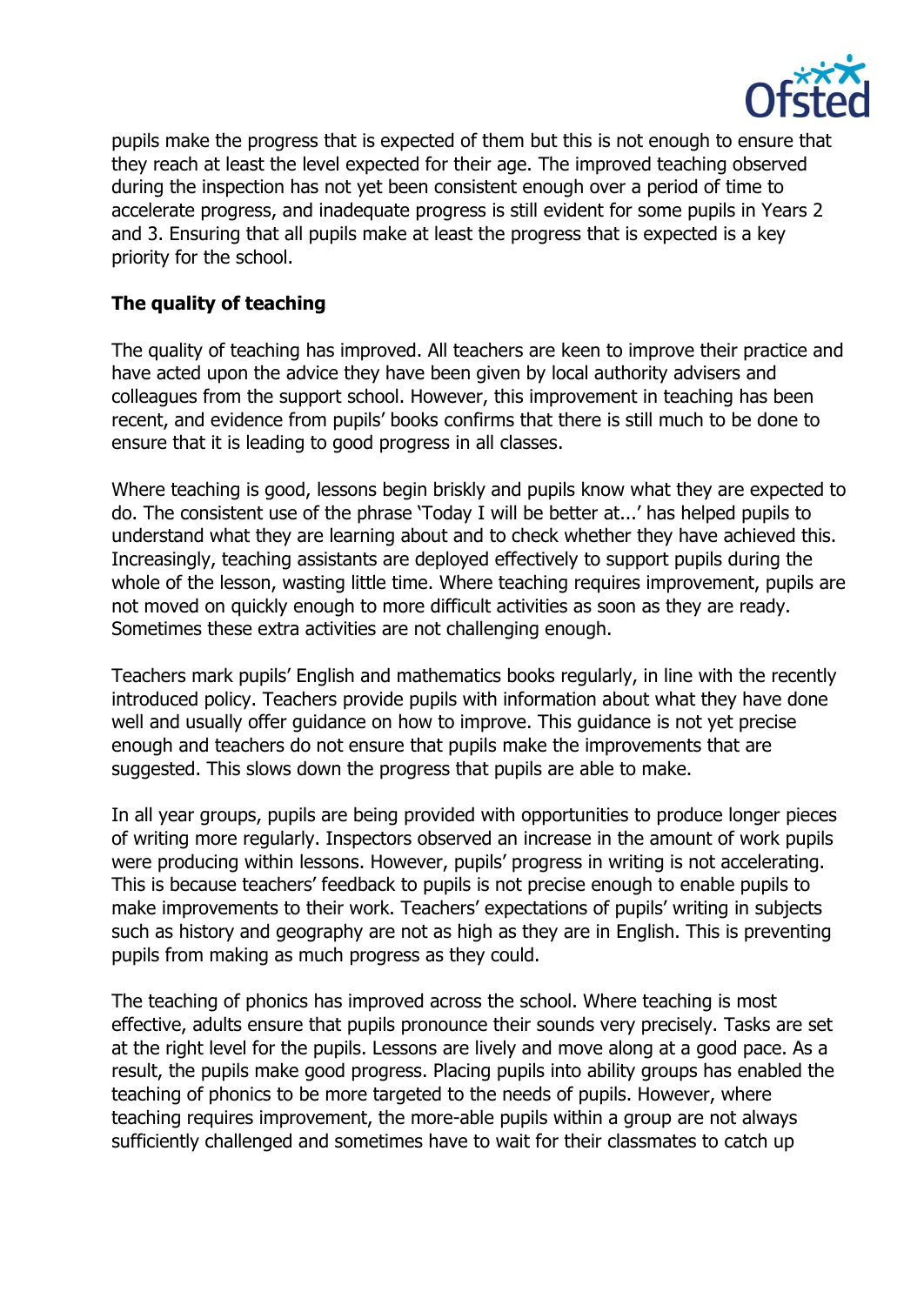

before they can move on. This prevents them from making as much progress as they could.

Teachers understand the principles of planning and delivering good-quality reading sessions but they do not always apply this knowledge effectively. Where teaching was most successful, pupils had books at the right level of difficulty and had challenging tasks to complete related to their reading. For example, in a Year 6 lesson, pupils were answering questions about how a book made them feel and how the author had achieved this. The pupils in this group made good progress. However, in the same lesson, a group of pupils were designing a mask similar to the one they had read about in the previous lesson. This did not help them to make progress in their reading.

Improvements are evident in the Early Years Foundation Stage. Teachers' planning is more focused on what children should learn and assessment is more precise. The reorganisation of the furniture and equipment is enabling children to access and choose resources more independently and follow their own interests. Senior leaders and governors are aware that further improvements must be made to the outdoor area, particularly to allow more opportunities to promote children's physical development. Teachers in Reception classes are skilled at guiding learning forward through well-timed questions. Teaching assistants have not yet achieved the balance between observing and assessing children, and intervening in their activities to help them to find out new things.

# **Behaviour and safety of pupils**

Pupils' behaviour around the school continues to be good. The transition times when pupils are moving from one class to another are calm and pupils are sensible. They make their way purposefully to classrooms and arrive promptly. In a few lessons where teaching was less than good, a small number of pupils became distracted. However, they were quick to respond to reminders from adults about how to behave. Where teaching is most effective, pupils are not only well behaved and attentive but they are keen to contribute to the lesson and are enthusiastic to get started with their tasks. This level of excitement about learning is not consistent across the school.

Since the inspection in July, the attendance of pupils has improved. It is now above the national average. The number of pupils who are persistently absent has been reduced. This has, in part, been as a result of the range of rewards and incentives put in place for good attendance and the more rigorous procedures for following up absences.

#### **The quality of leadership in and management of the school**

Leadership and management are improving. Senior leaders, staff and governors are determined to make the improvements that are necessary and are under no illusion about the scale of the task ahead. However, many of the improvements made since the last monitoring inspection have been reliant on the support of the local authority advisers, the headteacher from the support school and her staff. There is still some work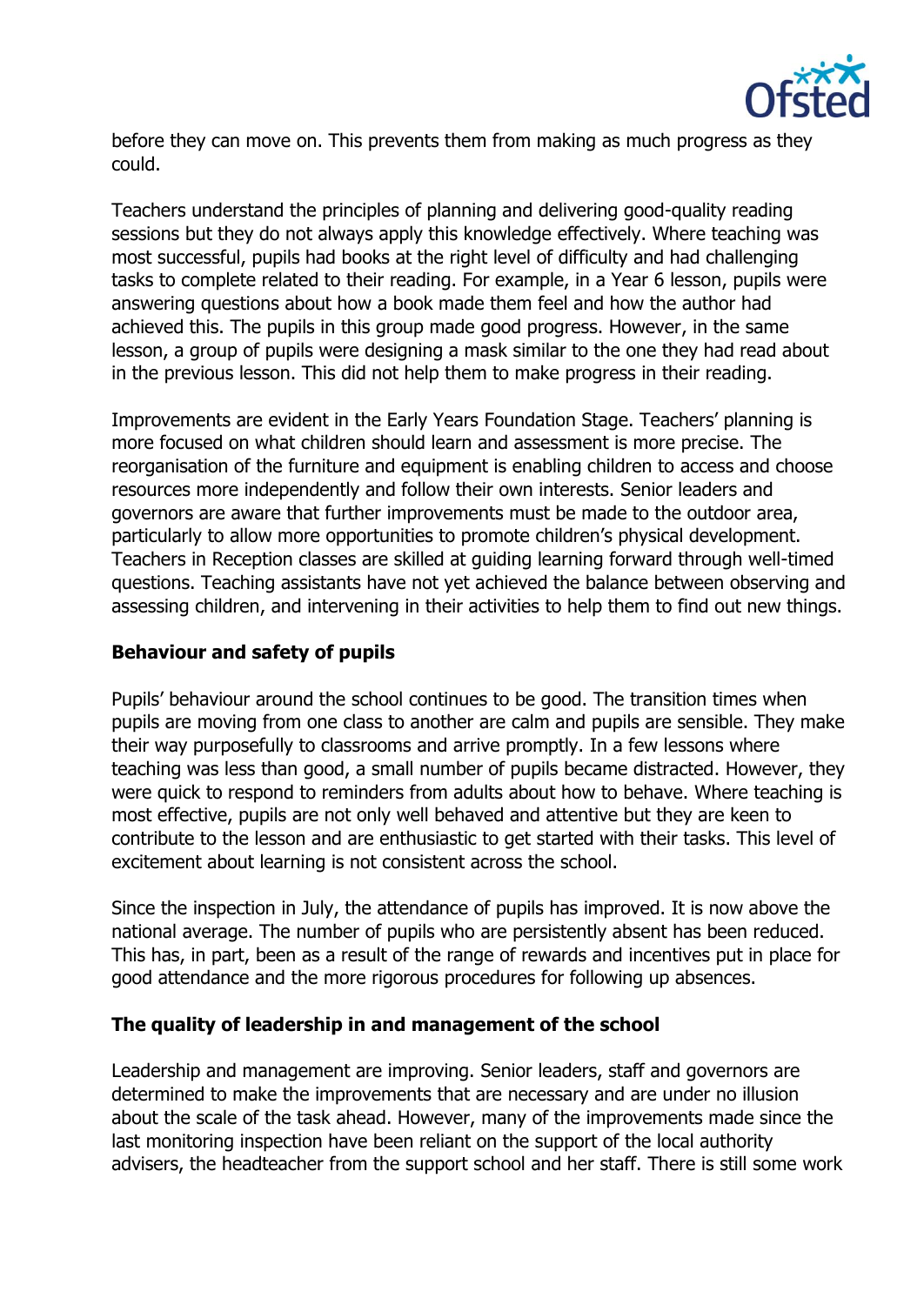

to be done before the leadership team are the driving force behind the improvements being made.

The school improvement plan has been revised and is now fit for purpose. The plan clearly states what actions need to be taken to improve the quality of teaching and help pupils to make better progress. The leader responsible for each action is identified and this is enabling the headteacher to hold senior leaders to account for improvements in their areas of responsibility. The timetable has been reorganised to maximise the amount of teaching time available and to ensure regular daily phonics and reading sessions happen in all classes. This is leading to good progress in reading for almost all pupils.

Improved systems have been introduced for assessing how well pupils are progressing and for regularly checking on the quality of teaching. As a result, school leaders have a more accurate picture of the school's weaknesses and, crucially, which groups of pupils need additional support in order to make good progress. The analysis of pupils' attainment is not yet as well developed as the analysis of progress.

Senior leaders are making increasingly regular checks on the quality of teaching. Their observations during lessons are accurate and, as a result of coaching from the support school, the feedback that teachers receive is precise and gives clear guidance on how to improve their practice. Consequently, the quality of teaching is improving and over half of the teaching observed during the inspection was good. More frequent checks made on pupils' books and on teachers' planning ensure that leaders have a clear view of the areas that need more improvement. However, leaders are not going back quickly enough to check if further improvements have been made.

An external review of governance has been completed and, while the report has yet to be received, the governors have responded quickly to the verbal recommendations. An audit of governors' skills and expertise has begun and some governors are visiting the school more regularly to find out about the improvements being made. Governors are also requesting additional information from the headteacher and are asking more challenging questions during meetings. The governing body have a much better understanding of pupils' progress than at the time of the last monitoring inspection. There is still work to be done to ensure that all governors are fully involved in the process of improvement and are as well informed as those that met with inspectors.

#### **External support**

The local authority has continued to provide effective support to the school. The impact of this is particularly noticeable in the Early Years Foundation Stage. The local authority's recent review of teaching and leadership in the school is accurate and correctly identifies where improvements need to be made.

The support of Northwood Park Primary School, which was brokered by the local authority, has had a positive impact on the quality of teaching and on leadership.